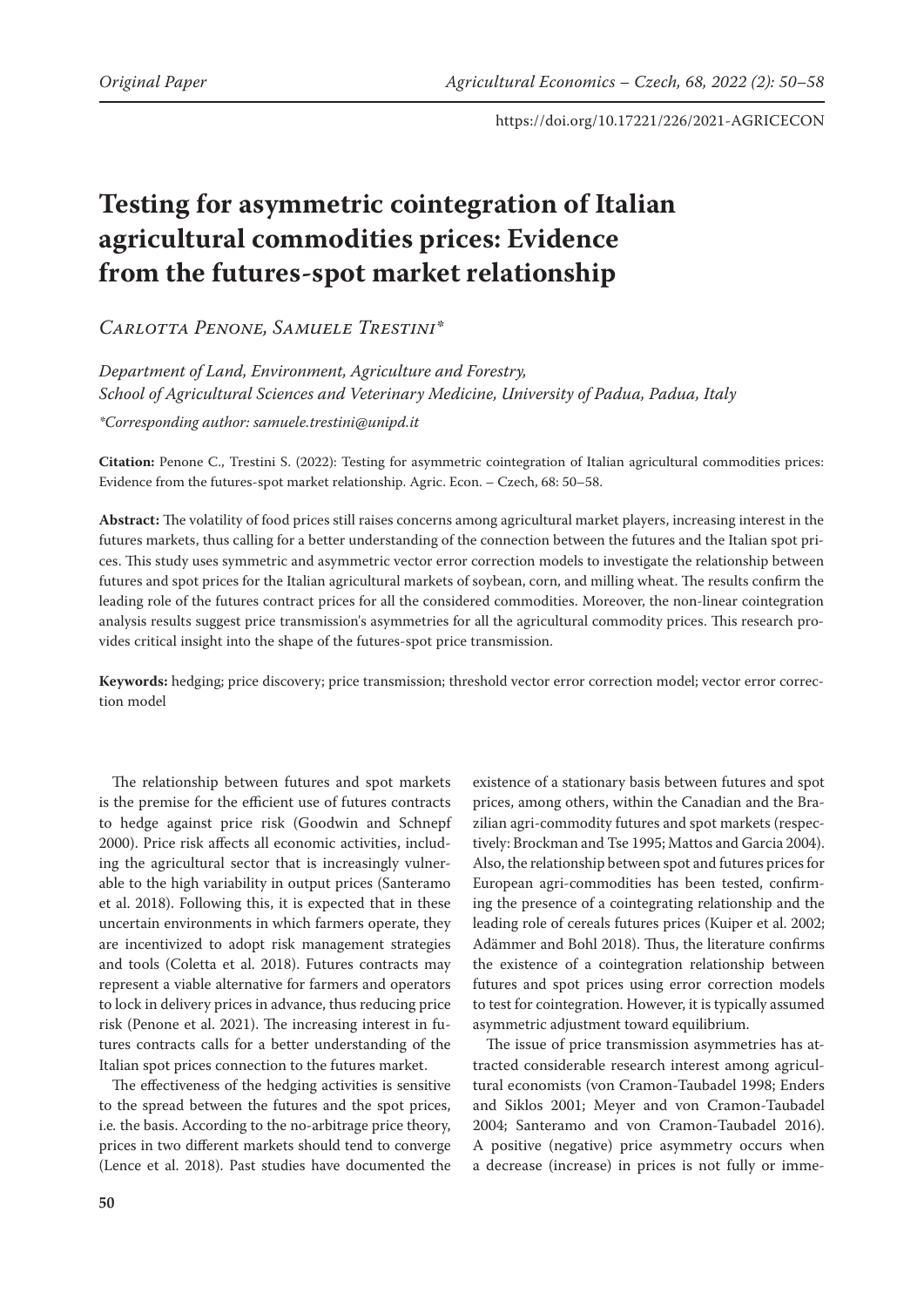diately transmitted, but an increase (decrease) passes on more quickly or thoroughly. However, to the best of our knowledge, there is little evidence regarding asymmetric price transmission (APT) in the relationship between agricultural commodity futures-spot prices. The degree and shape with which shocks are transmitted between the futures and spot markets can have important implications for hedging activities, agricultural commodities pricing and, policy implications. The presence of APT has been confirmed for the US and Canadian grain markets, implying the most profitable opportunities for traders when the basis is narrowing (Chang et al. 2012). Similarly, Wu et al. (2018), confirmed the presence of negative APT between the Chicago futures market and the Ontario spot market for soybean while the corn markets showed positive APT. Their finding suggests that operators of assorted commodities must resort to different trading strategies in response to shock.

The purpose of this paper is to examine the relationship between futures and spot prices and testing for the presence of an asymmetric price transmission for soybean, corn, and milling wheat (hereafter wheat) in Italy. This study contributes to the literature by examining the non-linear dynamic relationship between futures and Italian spot prices, using error correction methods. While the methodology has been applied, to a limited extent, to the futures-spot transmission studies, to the best of our knowledge, this is the first analysis regarding countries that do not have access to a domestic derivatives exchange. Indeed, like others within the European Union, Italian agricultural commodities' operators must operate in foreign futures exchanges. Therefore, this analysis will show insight into the use of futures markets within multiple settings in which a local derivatives exchange is absent.

# **MATERIAL AND METHODS**

The soybean corn and milling wheat production account for more than 60% of all cereals and oilseed produced in Italy in 2019, representing a holistic picture of the Italian arable crop sector. The sample period of this study runs from January 2008 to December 2019. The Italian spot prices are weekly wholesale prices listed on the Bologna market every Thursday (AGER 2021). The futures markets investigated in this analysis are the Chicago Board of Trade (CBOT), the world reference market for agricultural trading, and Euronext, the main agri-commodity European futures market (AHDB 2021).

Figure 1 illustrates the joint movement of the Italian spot prices for soybean, corn, and milling wheat with the counterpart futures contract prices of CBOT and Euronext. Even if futures and spot prices move together, it is possible to observe how the basis is not precisely constant. Summary statistics are reported in Table 1.

The equilibrium relationship between futures and spot prices is based on the following equation:

$$
F_{tT} = S_t e^{\left(r_t + u_t + c_t\right) \times \left(t - T\right)}
$$
\n<sup>(1)</sup>

where:  $F$ ,  $S$  – futures contract and spot price of a commodity; *t* – current date; *T* – futures contract expiration date;  $r$  – interest rate due for holding the commodity;  $u$  – marginal storage cost rate;  $c$  – marginal convenience yield (Fama and French 1987).

This implies:

$$
b_t = S_t - F_t = -\left(r_t + u_t + c_t\right) \times \left(T - t\right) \tag{2}
$$

where:  $b_t$  – basis, i.e. the difference between stop and futures prices.

The law of one price (LOP) implies a decline in the international dispersion of prices which tend to converge as a result of arbitrage (von Cramon-Taubadel and Goodwin 2021). Indeed, if  $b_t < 0$ , arbitrageurs will buy the spot commodity and sell futures contracts to profit from the difference. Alternatively, if  $b_t > 0$ , arbitrageurs would profit by selling the spot commodity and buying the futures contracts. The LOP abstract from trade and transportation costs which may have a significant impact on the market efficiency. If futures and spot prices are linearly cointegrated, i.e. the basis is stationary with zero mean, futures contracts can be used as an efficient price risk management instrument (Penone et al. 2021). However, as stated in the literature, deviations from arbitrage equilibrium can influence price transmission throughout the markets (Goodwin et al. 2021).

Preliminary steps are needed to test for the presence of asymmetric price transmission. Firstly, the time series are tested to identify the order of integration through the augmented Dickey-Fuller (Dickey-Fuller 1979), and the non-parametric Phillips-Perron (1988) approaches. Then, the application of error correction models implies a stationary combination of the futures spot price sets. The futures spot price pairs for the same commodities are tested with the Engle-Granger (EG) two-step procedure (Engle and Granger 1987). Moreover, given the linearity of the EG procedure, to include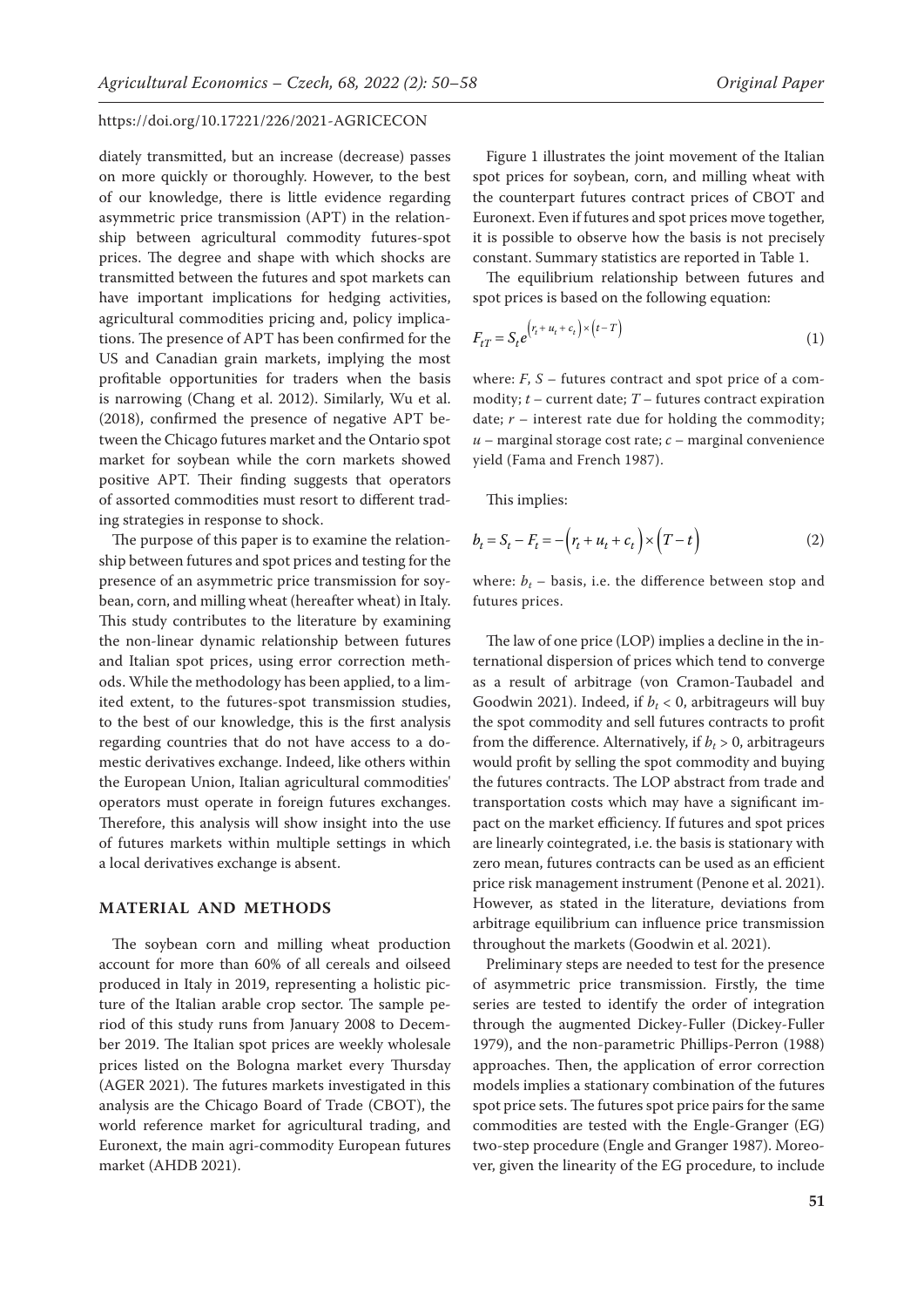threshold types of effect and therefore testing for the presence of APT, we applied Enders and Siklos (2001) threshold autoregressive model (TAR).

After the testing for symmetric and asymmetric behaviour of the basis, both symmetric and asymmetric error correction models (ECM) are applied to the



Figure 1. The futures prices (CBOT and Euronext) and Italian spot prices: (A) soybean, (B) corn, and (C) wheat Source: AHDB (2021), AGER (2021)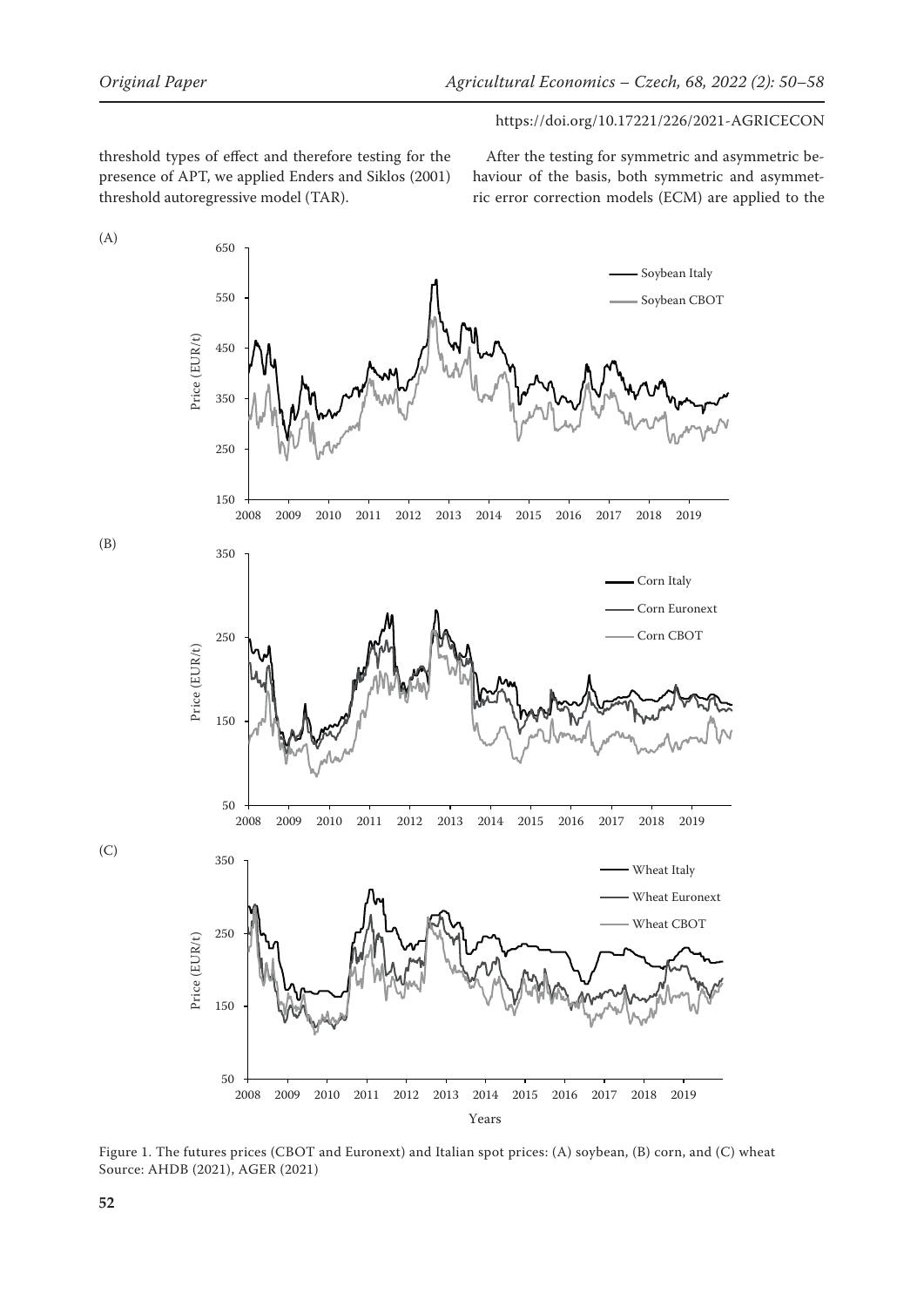|  |  |  |  | Table 1. Summary statistics of the futures and spot prices (No. of observations $= 626$ ) |
|--|--|--|--|-------------------------------------------------------------------------------------------|
|--|--|--|--|-------------------------------------------------------------------------------------------|

| Commodities   | Prices              | Mean   | SD    | Minimum | Maximum |
|---------------|---------------------|--------|-------|---------|---------|
|               | Italian spot        | 387.49 | 53.12 | 267.50  | 586.50  |
| Soybean       | <b>CBOT</b> futures | 325.82 | 51.50 | 226.64  | 512.73  |
| Corn          | Italian spot        | 187.75 | 34.04 | 121.50  | 282.50  |
|               | Euronext futures    | 177.06 | 32.10 | 111.65  | 259.75  |
|               | <b>CBOT</b> futures | 143.10 | 35.48 | 83.68   | 258.58  |
| Milling wheat | Italian spot        | 225.42 | 32.88 | 158.50  | 310.50  |
|               | Euronext futures    | 186.28 | 36.39 | 118.35  | 290.65  |
|               | CBOT futures        | 168.71 | 30.78 | 109.97  | 287.17  |

Prices are expressed in EUR/t

Source: AGER (2021), AHDB (2021)

futures-spot price pairs. Firstly, a symmetric ECM, as in Equation (3), was performed.

$$
\Delta y_t = \beta_0 + \sum_{i=1}^l \beta_1 \Delta x_{t-i} + \sum_{i=1}^l \beta_2 \Delta y_{t-j} + \beta_3 ECT_{t-1} + \varepsilon_t \qquad (3)
$$

where:  $\Delta y_t$ ,  $\Delta x_t$  – lagged log differences of spot (futures) and futures (spot) prices from the time interval (*i*) 1 to *l* (the number of selected lags);  $β<sub>0</sub>$  – intercept terms;  $β<sub>1</sub>$  – coefficient of the lagged differenced futures (spot) representing the short-run transmission;  $\beta_2$  – autoregressive coefficient of the spot (futures) prices; *ECT*, defined as  $ECT_{t-1} = y_{t-1} - b_1 - b_2 x_{t-1}$  – error correction term corresponding to the speed at which the cointegrated series converges (Santeramo and von Cramon-Taubadel 2016).

As previously stated, prices may show APT, thus calling for the examination of threshold types of effects in the ECM model of the utmost importance. The threshold vector error correction model (TVECM) specification can be computed according to Equations (4*−*5).

$$
\Delta y_{t} = \gamma_{0} + \sum_{i=1}^{l} \gamma_{1} \Delta x_{t-i} + \sum_{i=1}^{l} \gamma_{2} \Delta y_{t-i} + I_{t} \gamma_{3} ECT_{t-1} + \text{ a long}
$$
\n
$$
+ (1 - I_{t}) \gamma_{4} ECT_{t-1} + \varepsilon_{st}
$$
\n(4)

\n(4)

\nRule

\nFigure 1.1.11

\n(4)

\nFigure 2.1.12

$$
I_{t} = \begin{cases} 1 & \text{if } ECT_{t-1} \ge \tau \\ 0 & \text{if } ECT_{t-1} < \tau \end{cases}
$$
 (5)

where:  $\Delta y_i$ ;  $\Delta x_t$  – lagged log differences of spot (futures) and futures (spot) prices from the time interval (*i*) 1 to *l* (the number of selected lags);  $\alpha_0$  – intercept terms;  $\gamma_1$  – coefficient of the lagged differenced futures (spot) representing the short-run transmission; and  $y_2$  – autoregressive coefficient of the spot (futures) prices; *ECT* – error correction term;  $\gamma_3$ ,  $\gamma_4$  – adjustment coefficients calculated according to the Heaviside indicator  $(I_t)$  setting;  $τ = 0$  (Wu et al. 2018).

In summary, the empirical analysis of price transmission from futures to spot prices for Italian commodities involves the following steps. First, the price series under investigation are examined through a unit root test (Dickey-Fuller 1979; Philipp-Perron 1988). Second, the standard Engle-Granger procedure to test the cointegration is applied to the futures-spot and spot-futures price pairs (Engle-Granger 1987). Third, a TAR model for the analysis of asymmetries is implemented (Enders and Siklos 2001). Lastly, both vector error correction model (VECM) and TVECM are estimated (Wu et al. 2018).

# **RESULTS AND DISCUSSION**

The preliminary tests results confirm stationarity for all prices' first differences (Table 2).

a long-run cointegrating relationship, confirming lit-The results of the EG cointegration methodology are presented in the first part of Table 3. The results show erature on futures-spot price analysis (among others: Kuiper et al*.* 2002; Beckmann and Czudaj 2014).

> The results for the threshold cointegration tests present some interesting relations (Table 3). For all the considered futures markets and commodities, the TAR models suggest convergence given the negative  $\alpha_2$  and  $\alpha_3$  coefficients. The null hypothesis of symmetric adjustment ( $\alpha_2 - \alpha_3 = 0$ ) cannot be accepted for future-spot price pairs. These results align with the agricultural commodity literature regarding price transmission and asymmetric tests in futures markets (Chang et al. 2012; Wu et al. 2018). The estimated adjustment parameters for positive and negative basis changes ( $\alpha_2$  = positive basis changes,  $\alpha_3$  = nega-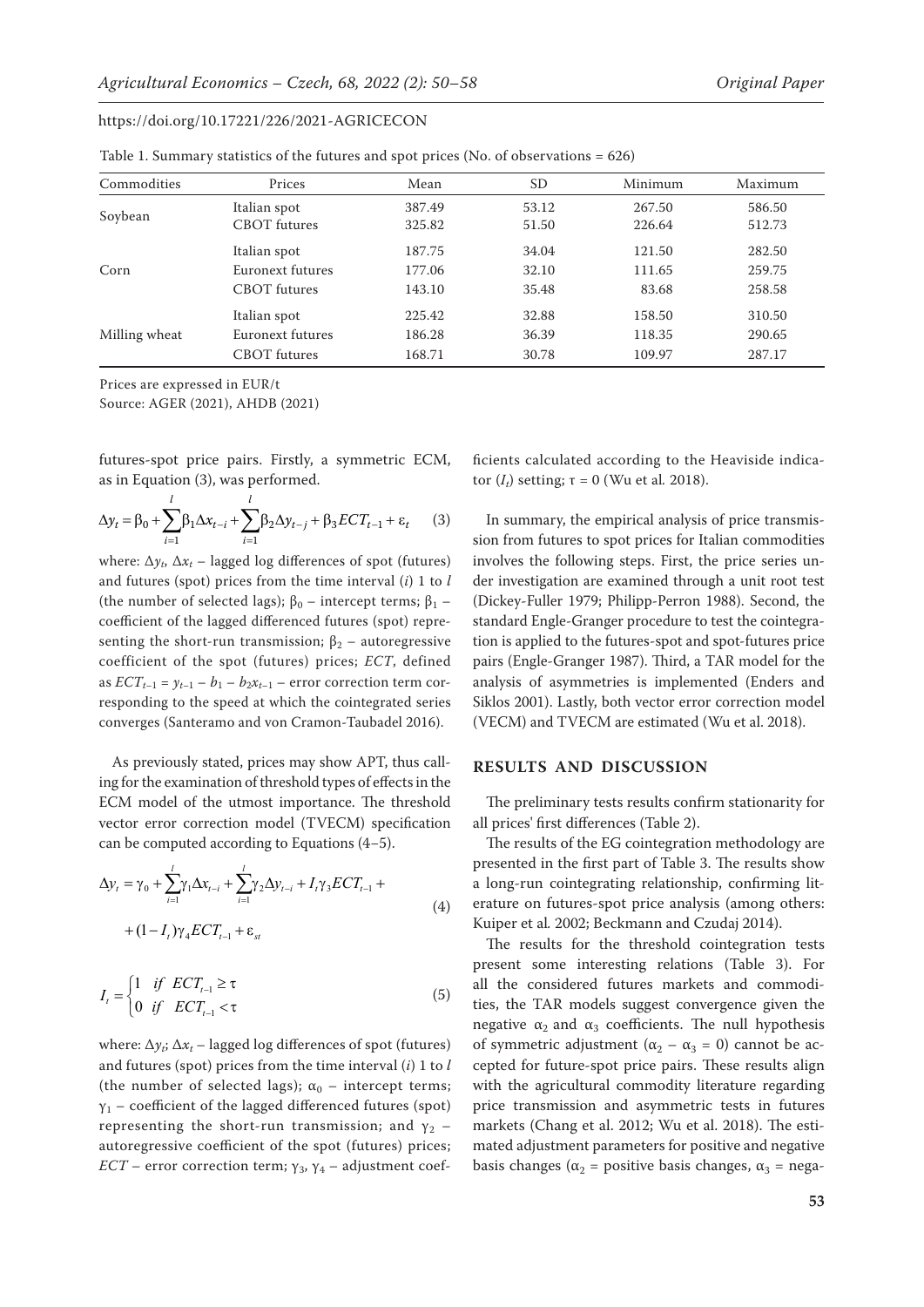| Commodities   |                                 |            | Augmented Dickey-Fuller | Phillips-Perron |                   |  |
|---------------|---------------------------------|------------|-------------------------|-----------------|-------------------|--|
|               | Prices                          | levels     | first differences       | levels          | first differences |  |
| Soybean       | Italian spot <sup>[3]</sup>     | $-3.360*$  | $-10.660***$            | $-3.203*$       | $-21.712***$      |  |
|               | CBOT futures <sup>[2]</sup>     | $-3.102$   | $-14.417***$            | $-3.197*$       | $-22.329***$      |  |
| Corn          | Italian spot <sup>[2]</sup>     | $-2.410$   | $-13.186***$            | $-2.143$        | $-20.643***$      |  |
|               | $CBOT$ futures <sup>[2]</sup>   | $-2.370$   | $-13.911***$            | $-2.341$        | $-21.034***$      |  |
|               | Euronext futures <sup>[2]</sup> | $-2.350$   | $-13.797***$            | $-2.329$        | $-21.569***$      |  |
| Milling wheat | Italian spot <sup>[4]</sup>     | $-2.919$   | $-8.169***$             | $-2.146$        | $-19.548***$      |  |
|               | $CBOT$ futures <sup>[2]</sup>   | $-3.530**$ | $-13.956***$            | $-3.326*$       | $-20.880***$      |  |
|               | Euronext futures <sup>[4]</sup> | $-2.854$   | $-10.518***$            | $-2.582$        | $-19.127***$      |  |

Table 2. Unit root test on spot and futures prices of designated agricultural commodities

\*, \*\*, \*\*\*Significance at 10, 5, 1%, respectively; based on series characteristics both tests allow for both the constant and linear trend; the optimal lag length was chosen according to the Akaike information criterion; numbers in square brackets indicates the selected lags; augmented Dickey-Fuller and Phillips-Perron test critical values at 1, 5 and 10% are –3.960, –3.410 and –3.120, respectively

Source: Authors' elaboration according to AGER (2021) and AHDB (2021) data

tive basis changes) show, overall, a faster adjustment when the basis changes are below the threshold value and a slower adjustment when the basis changes are above the threshold value. For all the considered prices pairs, the model suggests the strongest adjustment occur during the narrowing of the futures-spot basis. Therefore, a shock that results in the narrowing of corn basis (decline in futures contract prices relative to spot

| Methods    | Commodities | Prices<br>(Italian spot) |                          | Coefficients                              | $\alpha_2 - \alpha_3 = 0$ | $R^2$ | AIC                      | LM    | Q     |
|------------|-------------|--------------------------|--------------------------|-------------------------------------------|---------------------------|-------|--------------------------|-------|-------|
|            | soybean     | <b>CBOT</b>              | $\alpha_1$               | $-0.075***(0.015)$                        |                           |       |                          | 0.045 | 0.014 |
|            | corn        | <b>CBOT</b>              | $\alpha_1$               | $-0.028***(0.009)$                        | —                         |       | $\qquad \qquad -$        | 0.028 | 0.440 |
| EG         |             | Euronext                 | $\alpha_1$               | $-0.126***(0.021)$                        |                           |       | $\overline{\phantom{0}}$ | 0.084 | 0.216 |
|            | wheat       | <b>CBOT</b>              | $\alpha_1$               | $-0.044***$ (0.012)                       |                           |       | $\qquad \qquad -$        | 0.036 | 0.335 |
|            |             | Euronext                 | $\alpha_1$               | $-0.060***(0.013)$                        |                           |       | $\overline{\phantom{0}}$ | 0.054 | 0.234 |
|            | soybean     | <b>CBOT</b>              | $\alpha_2$               | $-0.056**$ (0.024)                        | 0.505                     | 0.045 | $-5.000$                 | 0.016 | 0.215 |
|            |             |                          | $\alpha_3$               | $-0.088***(0.033)$                        |                           |       |                          |       |       |
|            | corn        | <b>CBOT</b>              | $\alpha_2$               | $-0.033**$ (0.014)                        | 0.647                     | 0.028 | $-4.344$                 | 0.705 | 0.444 |
|            |             |                          | $\alpha_3$               | $-0.021(0.017)$                           |                           |       |                          |       |       |
| <b>TAR</b> |             | Euronext                 | $\alpha_2$<br>$\alpha_3$ | $-0.090***$ (0.035)<br>$-0.164***(0.040)$ | 0.237                     | 0.099 | $-4.291$                 | 0.004 | 0.046 |
|            | wheat       | <b>CBOT</b>              | $\alpha_2$<br>$\alpha_3$ | $-0.036(0.023)$<br>$-0.044**$ (0.020)     | 0.832                     | 0.036 | $-4.459$                 | 0.645 | 0.339 |
|            |             | Euronext                 | $\alpha_2$<br>$\alpha_3$ | $-0.055**$ (0.025)<br>$-0.064**$ (0.025)  | 0.832                     | 0.058 | $-4.908$                 | 0.246 | 0.734 |

Table 3. Cointegration and threshold cointegration of designated agricultural commodities

\*, \*\*, \*\*\*Significance at 10, 5, 1%, respectively; standard error in parenthesis; EG – Engle-Granger two-step procedure; TAR – threshold autoregressive; LM – Lagrange multiplier test; Q – Portmanteau test; AIC – Akaike information criterion; EG and TAR are the results coefficients from an ADF-type test on the residuals:  $\Delta z_t$ , of  $S_t = a_0 + a_1 F_t + z_t$ , where:  $S_t$  – spot prices at time *t*; *F* – futures prices at time *t*; the coefficients are calculated according to:

$$
EG \rightarrow \Delta z_t = \alpha_0 + \alpha_1 z_{t-1} + \sum_{i=1}^n \sigma_i \Delta z_{t-i} + \varepsilon_t , \text{ TAR} \rightarrow \Delta z_t = \alpha_0 + \alpha_2 z_{t-1}^+ + \alpha_3 z_{t-1}^- + \sum_{i=1}^n \sigma_i \Delta z_{t-i} + \varepsilon_t
$$

Source: Authors' elaboration according to AGER (2021) and AHDB (2021) data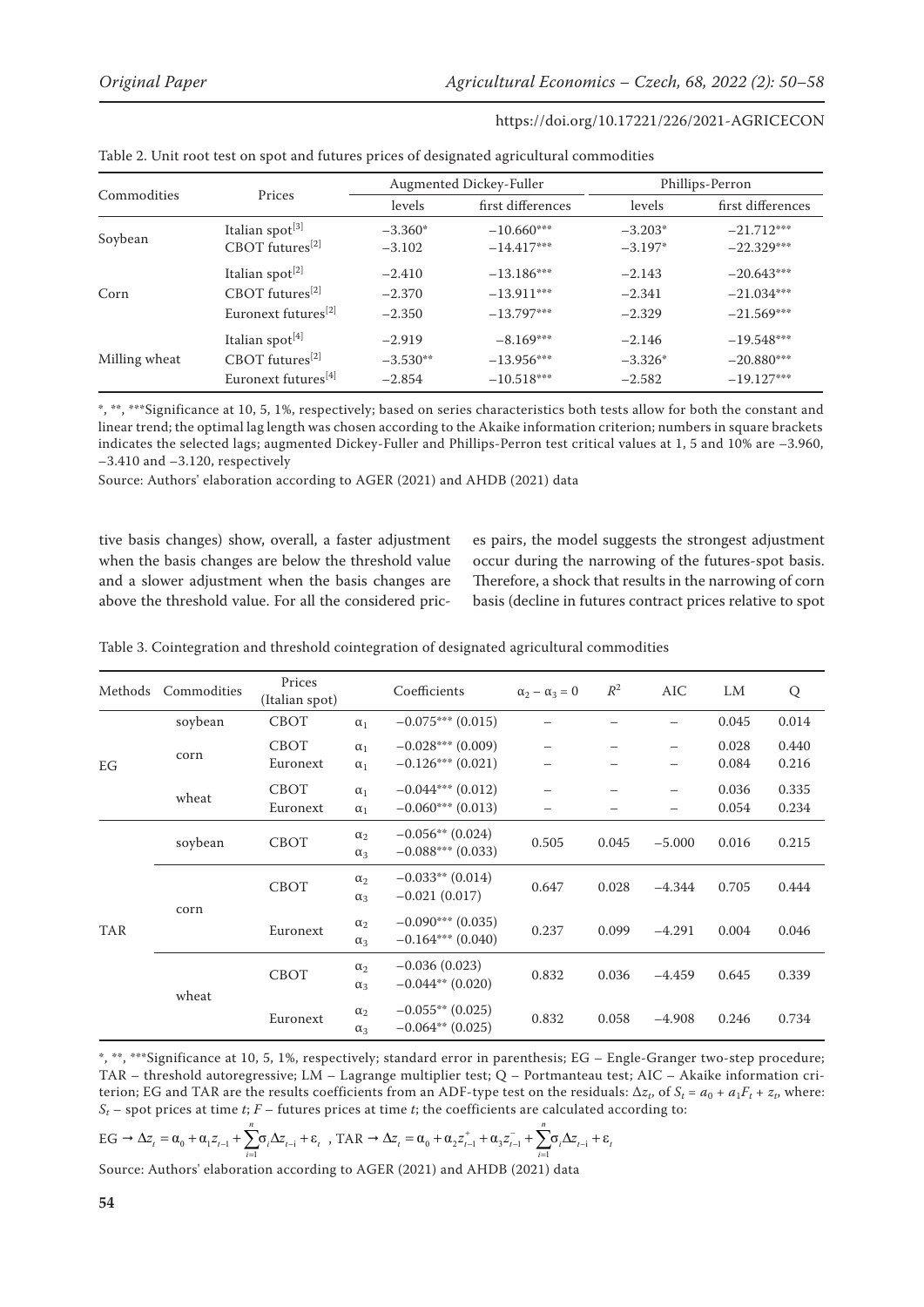price) will tend to revert faster back toward the equilibrium. Contrariwise, a shock that results in widening of corn basis (rise in futures price relative to spot price) will tend to revert faster back toward the equilibrium. Surprisingly, the CBOT-Italian spot prices for corn show  $|\alpha_2| > |\alpha_3|$ , thus suggesting positive APT between the two prices. A shock in the CBOT futures prices will tend to persist if futures prices increase relative to the spot prices. Similar conflicting results are shown in the literature for some commodities (Chang et al. 2012; Wu et al. 2018).

The VECM and TVECM analysis results are reported in Tables 4 and 5. Overall, the results are consistent across methods (EG – TAR – VECM – TVECM), confirming the presence of significant a long-run cointegrating relationship and an asymmetric adjustment between futures and spot prices. Consistency of results supports the application of error correction-based inference (von Cramon-Taubadel 1998).

The symmetric vector error correction model (Table 4) shows for the spot price equation (∆*st*) a positive and significant short-run effect from both the Euronext and the CBOT futures prices  $(\Delta f_t)$ . In contrast, the futures prices equation  $(\Delta f_t)$  shows that the spot prices only have a significant adjustment effect for Euronext corn contracts. This implies that the causality of the relationship runs from futures to spot prices, confirming the existing literature (Brockman and Tse 1995). Therefore, the Euronext futures contract and Italian spot prices pair show signs of bidirectional causality. The lagged coefficient of the spot prices on the futures prices equation (∆*ft*) is significant, implying a feedback system (Ali and Gupta 2011). Moreover, comparing the CBOT and Euronext short-run price transmission coefficients (corn and wheat commodity) shows a higher percentage of short-run transmission from the European futures prices. These findings are consistent with a highly liquid European futures mar-

|              |                    | Soybean<br>spot - CBOT |                      | Corn                 | Wheat               |                      |  |
|--------------|--------------------|------------------------|----------------------|----------------------|---------------------|----------------------|--|
| $\Delta y$   | $\Delta x$         |                        | $spot - CBOT$        | spot - Euronext      | spot - CBOT         | $spot - Euronext$    |  |
|              | $ECT_{t-1}$        | $-0.056***(0.015)$     | $-0.018**$ (0.007)   | $-0.112***(0.016)$   | $-0.017***$ (0.006) | $-0.044***(0.009)$   |  |
|              | $\Delta s_{t-1}$   | ns                     | $0.206***(0.038)$    | $0.170***$ (0.037)   | $0.185***(0.038)$   | $0.100***$ (0.039)   |  |
|              | $\Delta s_{t-2}$   |                        |                      |                      | $0.172***$ (0.037)  | $0.096**$ (0.038)    |  |
|              | $\Delta s_{t-3}$   |                        |                      |                      |                     | $0.106***(0.037)$    |  |
|              | $\Delta f_{t-1}$   | $0.156***$ (0.033)     | $0.094***$ $(0.026)$ | $0.152***(0.035)$    | $0.088***(0.016)$   | $0.118***$ $(0.021)$ |  |
| $\Delta s_t$ | $\Delta f_{t-2}$   |                        |                      |                      | $0.028*(0.016)$     | ns                   |  |
|              | $\Delta f_{t-3}$   |                        |                      |                      |                     | $0.051**$ (0.022)    |  |
|              | $\mathcal C$       | ns                     | ns                   | ns                   | ns                  | ns                   |  |
|              | Adj R <sup>2</sup> | 0.095                  | 0.075                | 0.166                | 0.185               | 0.250                |  |
|              | $P > \chi^2$       | 0.000                  | 0.000                | 0.000                | 0.000               | 0.000                |  |
|              | Q                  | 0.0744                 | 0.2874               | 0.2632               | 0.0486              | 0.8178               |  |
|              | $ECT_{t-1}$        | $\rm ns$               | $0.020*(0.011)$      | $0.033*(0.020)$      | $0.032**$ $(0.015)$ | $0.049**$ (0.024)    |  |
|              | $\Delta s_{t-1}$   | ns                     | ns                   | $0.110**$ (0.045)    | ns                  | ns                   |  |
|              | $\Delta s_{t-2}$   |                        |                      |                      | ns                  | ns                   |  |
|              | $\Delta s_{t-3}$   |                        |                      |                      |                     | $0.166*(0.095)$      |  |
|              | $\Delta f_{t-1}$   | $0.152***(0.049)$      | $0.201***$ (0.039)   | $0.171***$ $(0.042)$ | $0.226***(0.040)$   | $0.364***(0.054)$    |  |
| $\Delta f_t$ | $\Delta f_{t-2}$   |                        |                      |                      | ns                  | $\rm ns$             |  |
|              | $\Delta f_{t-3}$   |                        |                      |                      |                     | ns                   |  |
|              | $\mathcal{C}$      | ns                     | ns                   | ns                   | ns                  | ns                   |  |
|              | Adj R <sup>2</sup> | 0.020                  | 0.045                | 0.042                | 0.050               | 0.070                |  |
|              | $P > \chi^2$       | 0.000                  | 0.000                | 0.000                | 0.000               | 0.000                |  |
|              | Q                  | 0.409                  | 0.164                | 0.443                | 0.035               | 0.015                |  |

Table 4. Vector error correction model of designated agricultural commodities

\*, \*\*, \*\*\*Significance at 10, 5, 1%, respectively; standard errors are reported within parenthesis; the optimal lag length was determined using the modified Akaike information criterion; Q – Portmanteau test; ns – not significant; abbreviations are explained under the Equation (4)

Source: Authors' elaboration according to AGER (2021) and AHDB (2021) data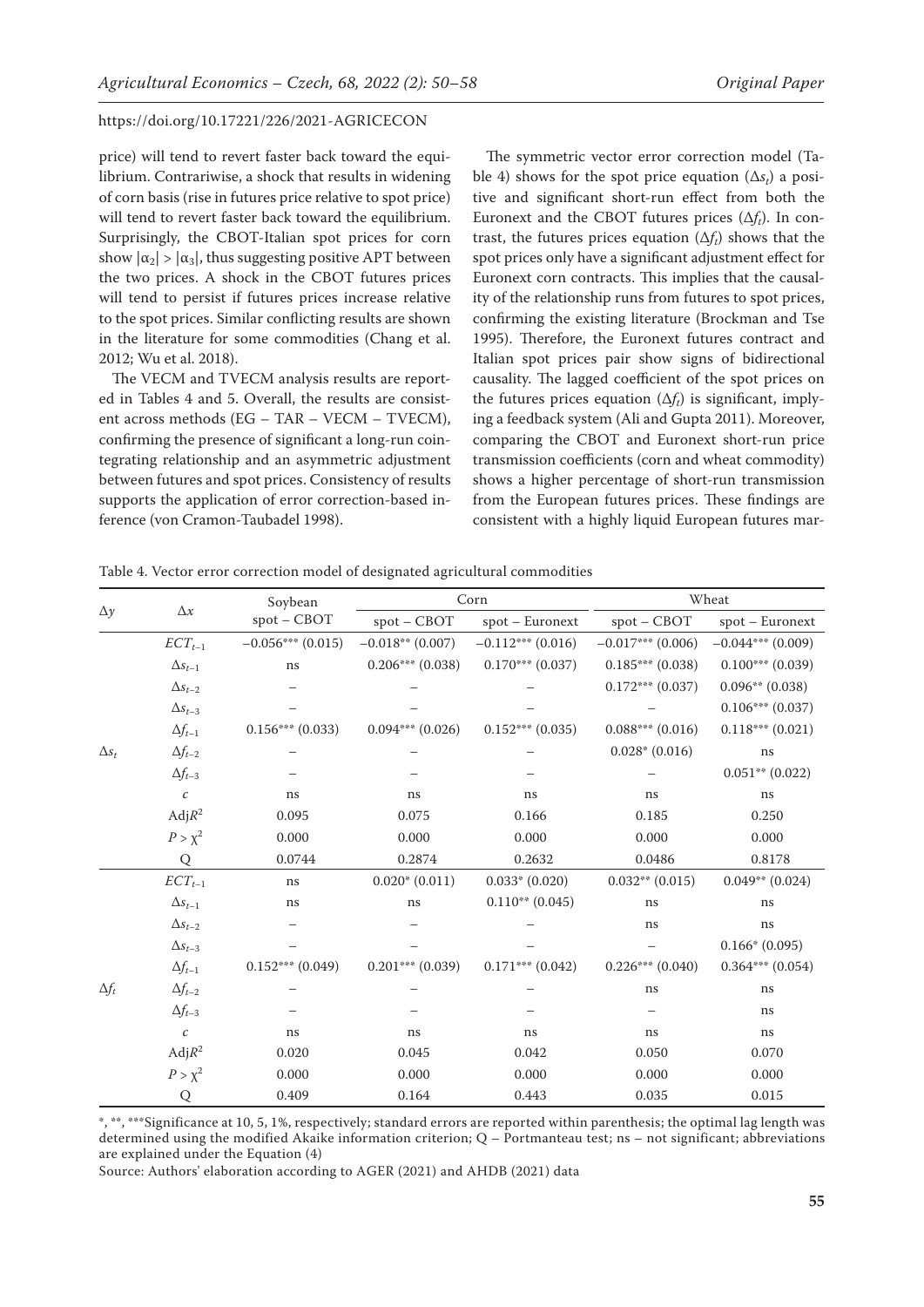ket for the two commodities, with Euronext playing a leading role in Italian spot prices (Wu et al. 2018).

Within VECM and TVECM analysis framework, the analysis of the ECT allows for the investigation of the speed of the adjustment between the two prices. Moreover, the ECT coefficients allow for examining which price moves to restore the long run cointegrating relationship. Within the VECM framework, the ECT for the soybean spot equation is negative and statistically significant, while the counterpart ECT in the future's equation is not significantly different from zero. This confirms that the spot prices react to restore the long-run equilibrium in the soybean markets (von Cramon-Tabaudel 1998). These results align with the literature highlighting the leading role of the CBOT soybean futures prices (Mattos and Garcia 2004). Instead, the corn and wheat ECT coefficients for both the CBOT

and the Euronext exchanges show that both futures and spot prices move to restore the long-run equilibrium.

The asymmetric TVECM model confirms the presence of a significant short-run effect (∆*st* in the futures price equation) from futures to spot prices for all the considered prices and commodity pairs. Throughout the interpretation of positive and negative ECT coefficients, the model confirmed the presence of APT between the CBOT and Italian prices for soybean and wheat and the Euronext and Italian prices for corn and wheat. These findings provide further support to the TAR model results. TVECM results show that the negative ECT has a higher coefficient for corn and wheat prices (Euronext-Italian spot for corn and wheat and CBOT-Italian spot for wheat). In contrast, in soybean CBOT-Italian prices pairs, the positive ECT coefficient is higher (Wu et al. 2018). Therefore, based

Table 5. Treshold vector error correction model of designated agricultural commodities

|              |                  | Soybean<br>spot - CBOT |                    | Corn                 | Wheat               |                      |  |
|--------------|------------------|------------------------|--------------------|----------------------|---------------------|----------------------|--|
| $\Delta y$   | $\Delta x$       |                        | $spot - CBOT$      | spot - Euronext      | spot - CBOT         | spot - Euronext      |  |
|              | $ECT_{t-1}^+$    | $-0.059**$ (0.024)     | ns                 | $-0.082***$ (0.028)  | ns                  | $-0.029*(0.017)$     |  |
|              | $ECT_{t-1}^-$    | ns                     | ns                 | $-0.150***$ (0.032)  | $-0.030***$ (0.011) | $-0.059***$ (0.017)  |  |
|              | $\Delta s_{t-1}$ | ns                     | $0.188***$ (0.038) | ns                   | $0.167***$ (0.039)  | ns                   |  |
|              | $\Delta s_{t-2}$ |                        |                    |                      | $0.172***$ (0.037)  | $0.096**$ (0.038)    |  |
|              | $\Delta s_{t-3}$ |                        |                    |                      |                     | $0.106***(0.037)$    |  |
|              | $\Delta f_{t-1}$ | $0.201***$ (0.033)     | $0.104***$ (0.026) | $0.259***(0.033)$    | $0.099***$ (0.016)  | $0.148***$ (0.020)   |  |
| $\Delta s_t$ | $\Delta f_{t-2}$ |                        |                    |                      | $0.028*(0.016)$     | ns                   |  |
|              | $\Delta f_{t-3}$ |                        |                    |                      |                     | $0.051**$ (0.022)    |  |
|              | $\boldsymbol{c}$ | ns                     | ns                 | ns                   | ns                  | ns                   |  |
|              | Adj $R^2$        | 0.093                  | 0.073              | 0.167                | 0.187               | 0.250                |  |
|              | $P > \chi^2$     | 0.000                  | 0.000              | 0.000                | 0.000               | 0.000                |  |
|              | Q                | 0.071                  | 0.287              | 0.208                | 0.030               | 0.823                |  |
|              | $ECT_{t-1}^+$    | ns                     | ns                 | ns                   | $0.055*(0.032)$     | ns                   |  |
|              | $ECT_{t-1}^-$    | ns                     | ns                 | $0.078**$ (0.038)    | ns                  | $0.081* (0.044)$     |  |
|              | $\Delta s_{t-1}$ | ns                     | ns                 | $0.149***$ $(0.047)$ | ns                  | ns                   |  |
|              | $\Delta s_{t-2}$ | ns                     | ns                 |                      | ns                  | ns                   |  |
|              | $\Delta s_{t-3}$ |                        |                    |                      |                     | $0.164*(0.095)$      |  |
| $\Delta f_t$ | $\Delta f_{t-1}$ | $0.138***$ (0.048)     | $0.190***$ (0.039) | $0.140***(0.040)$    | $0.204***(0.039)$   | $0.330***$ $(0.052)$ |  |
|              | $\Delta f_{t-2}$ |                        |                    |                      | ns                  | ns                   |  |
|              | $\Delta f_{t-3}$ |                        |                    |                      |                     | ns                   |  |
|              | $\boldsymbol{c}$ | n.s                    | n.s                | n.s                  | n.s                 | ns                   |  |
|              | Adj $R^2$        | 0.018                  | 0.0438             | 0.043                | 0.049               | 0.069                |  |
|              | $P > \chi^2$     | 0.002                  | 0.000              | 0.000                | 0.000               | 0.000                |  |
|              | Q                | 0.415                  | 0.160              | 0.406                | 0.036               | 0.015                |  |

\*, \*\*, \*\*\*Significance at 10, 5, 1%, respectively; standard errors are reported within parenthesis; the optimal lag length was determined using the modified Akaike information criterion; Q – Portmanteau test; ns – not significant; abbreviations are explained under the Equation (4)

Source: Authors' elaboration according to AGER (2021) and AHDB (2021) data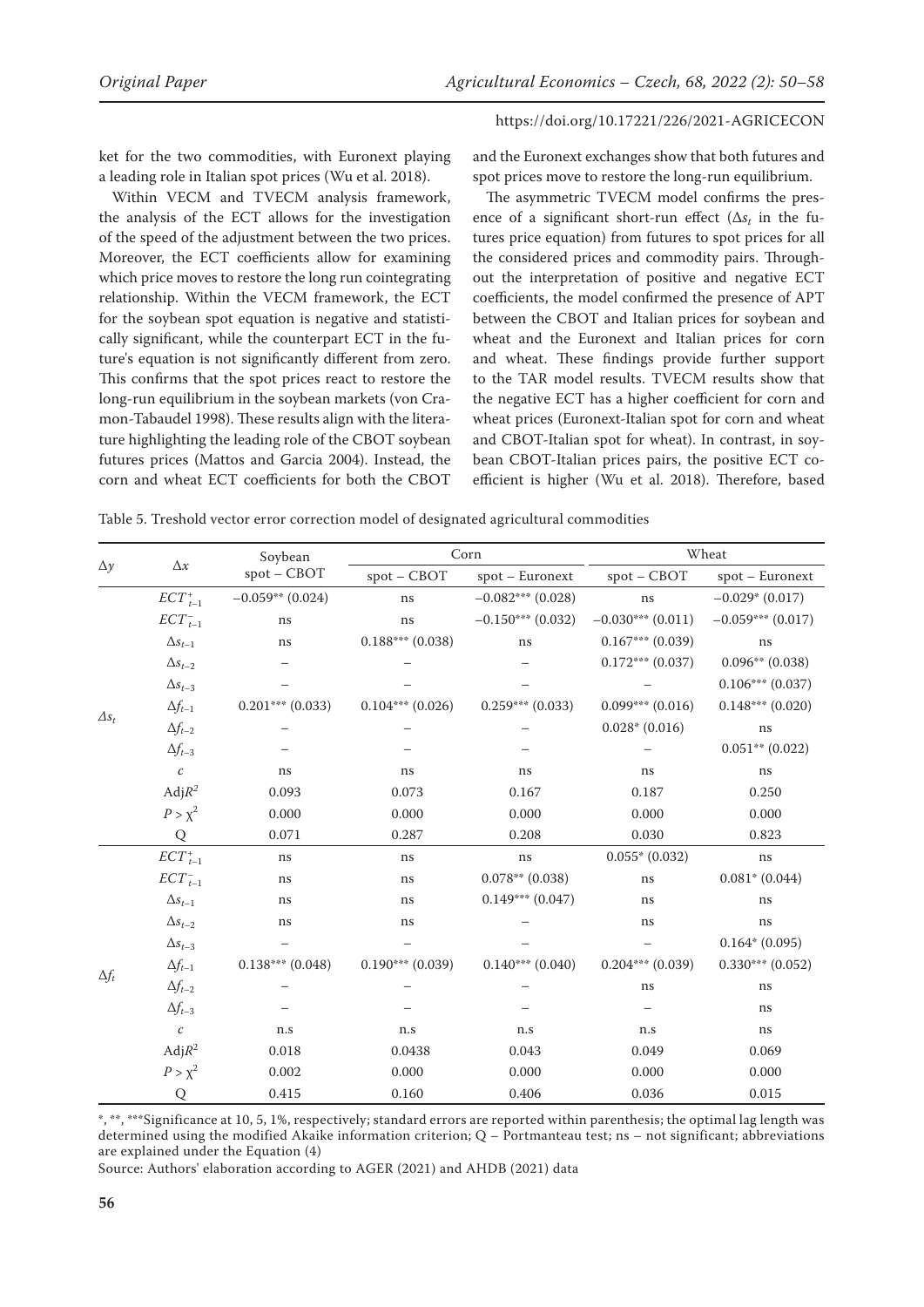on the TAR and TVECM model, a narrowing of the Euronext and Italian corn and wheat spot basis will revert faster and more fully back toward the equilibrium than an increase. Conversely, the CBOT and Italian spot basis showed positive APT. Thus, after a positive shock in the basis, prices tend to revert to equilibrium more quickly.

The preponderant theory explaining the presence of negative vertical APT refers to imperfect competition, adjustment costs, inventory management, political interventions, or asymmetric information (Meyer and von Cramon-Taubadel 2004; Santeramo and von Cramon-Taubadel 2016). However, the asymmetric link between futures and spot prices may require a different interpretation compared to vertical asymmetric price transmission. Assuming lower futures prices with respect to the local spot prices, the narrowing of the basis of the futures-spot price would benefit short positions seeking to protect the selling prices for the physical commodity. Our results show that for corn (Euronext-Italian spot) and wheat (Euronext-Italian spot and CBOT-Italian spot), the spot prices react more fully to a negative ECT movement than to a positive one. Therefore, given the leading role of futures markets (Kuiper et al*.* 2002; Adämmer and Bohl 2018), an increase in the futures prices, which will strengthen the local basis, would imply a faster transmission of the shock with respect to an increase. Contrariwise, given the positive APT shown for the soybean commodity's CBOT-Italian spot prices, strengthening the local basis would imply a slower transmission of the shock with respect to an increase, thus allowing farmers to benefit more from the movement. Therefore, spot commodities pricing agents and hedgers should consider that, after a shock, corn and wheat spot prices respond more to negative variation in the basis than to an increase.

#### **CONCLUSION**

This paper explores the price transmission dynamics between the futures spot prices for the Italian soybean, corn, and wheat markets. The analysis confirmed a significant long-run relationship and a significant shortrun effect of the futures prices on the spot prices and provided strong evidence supporting the asymmetric behaviour for all the considered commodities and markets. Furthermore, this asymmetric behaviour has been tested and confirmed in the context of an ECM, which assessed the response in the spot and futures prices to a shock to the basis. As a result, negative APT was confirmed from corn (Euronext-Italian spot) and wheat (Euronext-Italian spot and CBOT-Italian spot)

markets. On the other hand, soybean price transmission (CBOT-Italian spot) showed positive APT.

The agricultural spot-futures price relationship analysis has important implications for producers and buyers. The presence of negative (positive) APT will call for different strategies and timing in opening and closing the contract for negative or positive movements. The asymmetric nature of price transmission of futures contracts prices to Italian spot prices will affect the cost-effectiveness of hedging for all operators. Indeed, negative (positive) APT implies faster (slower) adjustment after a negative ECT shock, thus implying a faster (slower) transmission of a strong basis, making it less (more) beneficial for farmers.

The present analysis reinforces the findings of recent literature on the presence of asymmetric price transmission in the agricultural derivatives exchange, signalling the increasing importance of the adoption of price risk management tools. In addition to existing evidence, we show that for Italian farmers who, similarly to others within the EU, do not have access to a national derivatives exchange, futures-spot prices are cointegrated but show asymmetric behaviour. These results are of prominent importance for farmers and other operators along the agricultural commodities supply chain by providing a better assessment of the futures markets as possible instruments for Italian farmers aiming to manage price risk.

We recognize the limitation of the present study, which lies in the local nature of the spot prices, making the results specific to the Italian agricultural sector. However, given that many other European countries do not have access to a domestic derivatives market, this research is of general explorative interest for all market sharing situations. Under this point of view, further research should aim to test the presence of APT within the broader context of the European Union spot prices, helping the understanding of EU futures-spot prices transmission.

### **REFERENCES**

- Adämmer P., Bohl M.T. (2018): Price discovery dynamics in European agricultural markets. Journal of Futures Markets, 38: 549–562.
- AGER (2021): Italian Spot Prices. Associazione Granaria Emilia Romagna. Available at https://www.agerborsamerci. it/listino-borsa/settimanale-ager/ (accessed June 1, 2021).
- AHDB (2021): Futures Contract Prices. Agriculture and Horticulture Development Board. Available at https://cereals. ahdb.org.uk (accessed June 1, 2021).